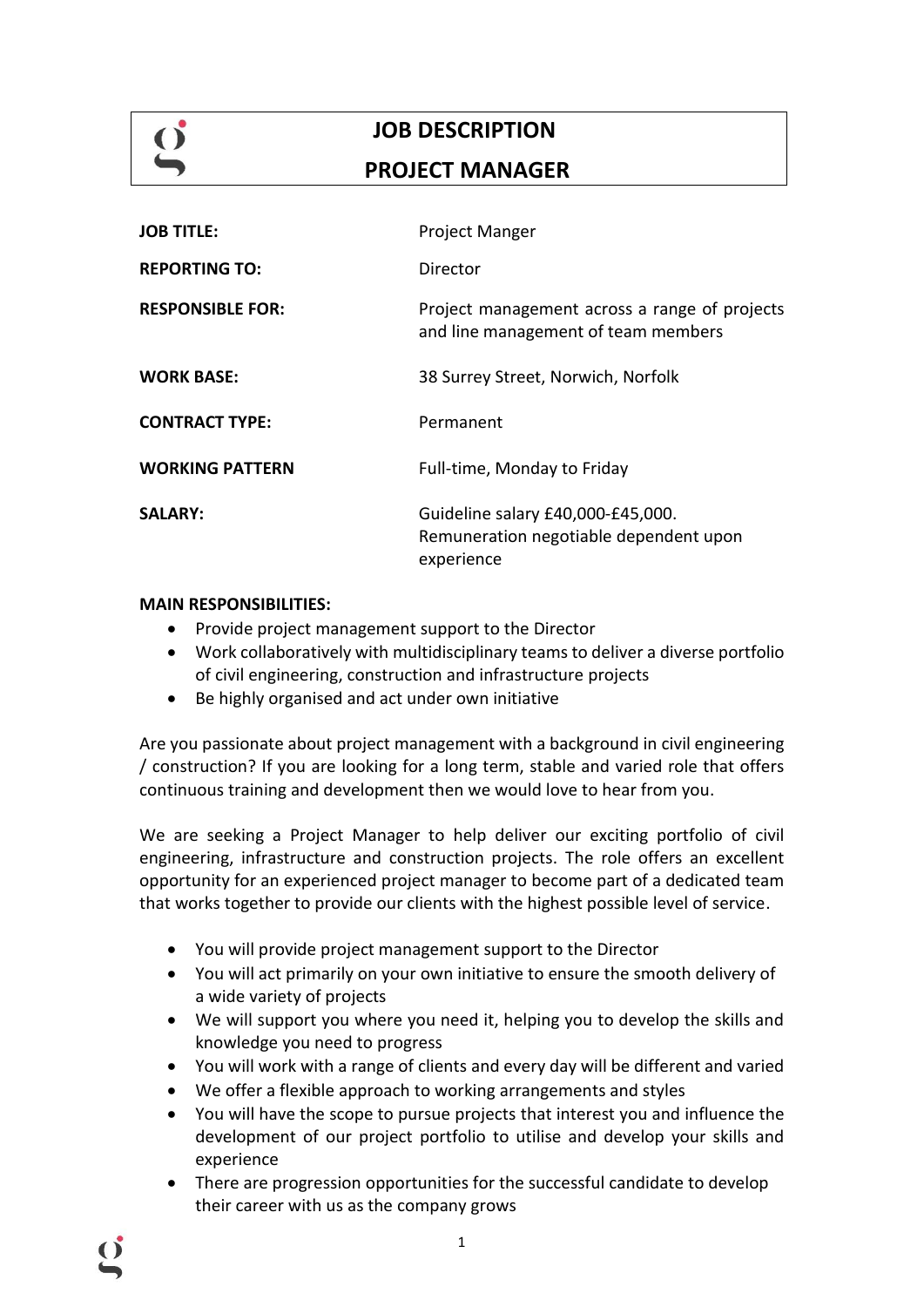• Greyfriars Project Management is an organisation that embraces diversity and respects the different perspectives they can bring

## **JOB SPECIFICATION**

## **Project management**

- Project management duties including managing programme, finance, resource, risk and quality
- Monitoring project budgets, managing change and anticipating problems
- Supporting and managing multidisciplinary teams to deliver projects to client requirements as required
- Reporting:
	- − Quality reporting
	- − Schedule review and progress reporting
	- − Contract administration support and reporting
	- − Risk and opportunity management and reporting
- Coordination and attendance of meetings with key project stakeholders
- Organisation and coordination of technical engineering, cost, contractors and scheduling meetings
- Production of project documentation required to successfully deliver projects
- Developing and implementing management systems, as required, supporting delivery and quality
- Present project progress and cost update reports at project review meetings
- To continuously improve and assist in ensuring all key performance indicators and other set objectives are exceeded where possible
- Professionally manage delivery of projects by external consultants and contractors and ensure that all contracted parties fully meet appropriate standards, terms and conditions of their engagement.

## **Financial management**

- Managing project budgets
- Financial assessment and budget reporting

#### **Communications and external relations**

- Collaborate with clients, project sponsors and key stakeholders across the public and private sectors
- Nurturing and managing client relationships and satisfaction
- Stakeholder liaison and influencing
- Communicate key deliverables and deadlines across projects
- Communicate effectively with people at all levels

## **Operation and delivery**

- Work effectively with others, internally and externally, to embrace opportunities and find innovative ways to overcome challenges while maintaining the effectiveness of operational delivery
- Line management of junior team members such as assistant project managers and project officers as required

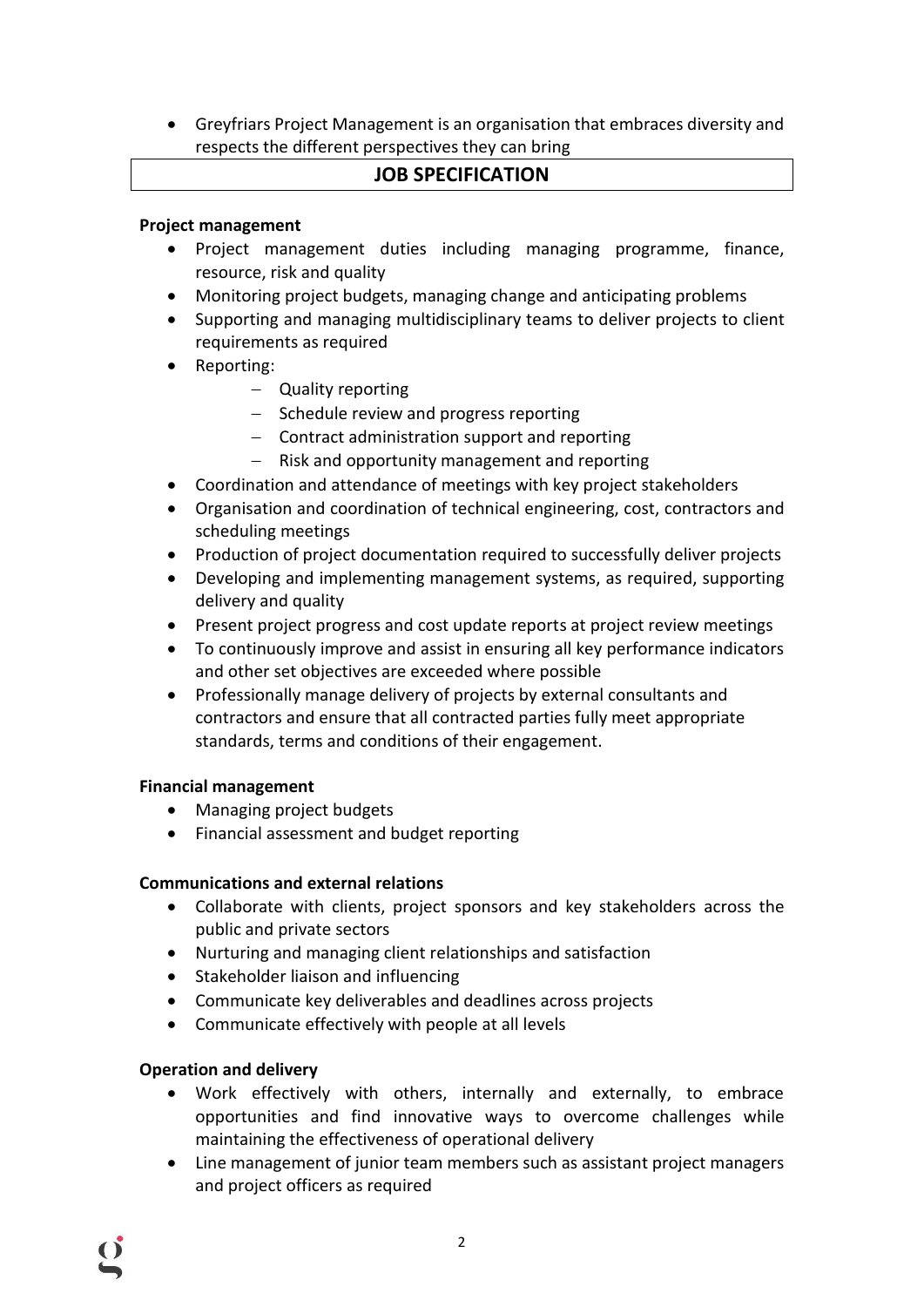- To assist in developing and improving processes and procedures relating to the management of the company's project portfolio and day-to-day operations
- Identify resource requirements to support project objectives
- Act as ambassador for Greyfriars Project Management and its services across events and networks at local and regional level to maintain positive company reputation, build relationships and promote business development
- Ensure activities are delivered to the highest standards

## **Technical**

- Providing expertise and leadership in design and delivery of a range of multidisciplinary projects
- Reviewing and checking technical designs, specifications and reports to ensure compliance with contract requirements
- Writing technical reports
- Programme management

Note: This job description is not an exhaustive list of the responsibilities and activities that the job holder may be required to undertake

## **PERSON SPECIFICATION – PROJECT MANAGER**

#### **Experience**

- Degree or equivalent in Civil Engineering, Quantity Surveying or a similar Construction related qualification
- At least 3 years' relevant post-qualification experience in a project management, civil engineering or construction environment
- Proven experience in the end-to-end coordination and successful delivery of construction or engineering projects
- Site experience and client facing experience
- Relevant professional or chartered status, e.g. Chartered or Incorporated Engineer, APM, RICS
- Relevant project management or equivalent professional qualification (e.g. PRINCE2) – (desirable)
- Leadership and line management experience
- Live in commutable distance to Norwich or ability to relocate

## **Competence, Knowledge & Skills**

- Competent knowledge of designers' responsibilities under CDM
- Good understanding of contract administration and management under NEC4 and JCT contracts
- Good understanding of contractual issues and risks relating to project delivery
- Excellent written and verbal communication and interpersonal skills including the ability to positively relate to others at all levels
- Programme management experience including familiarity with Primavera P6 (desirable)
- Experience of managing clients and other project stakeholders

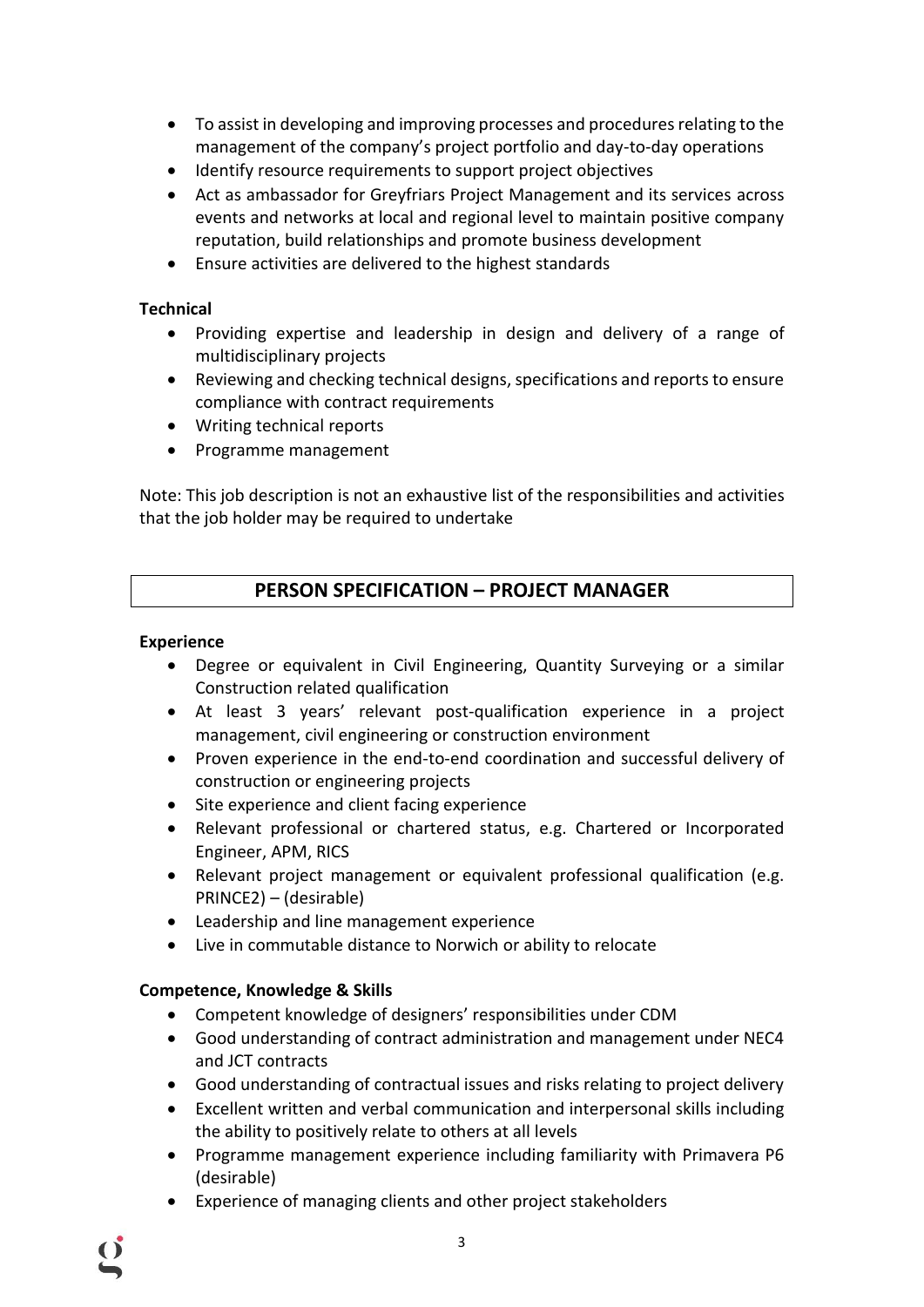- Proactive and flexible approach, with an ability to adapt to changing scenarios
- Strong IT skills including Microsoft Office applications, project management software and knowledge of data management environments
- Thorough working knowledge of procurement practices used in design and construction including forms of tender, conditions of contract and forms of partnership
- Proven ability of management and reporting
- Working knowledge and demonstrable experience of statutory procedures, contract preparation and management, planning and funding bids
- Working knowledge of RIBA stages 1-7
- Sound knowledge and understanding of financial planning, budget monitoring and construction cost control
- Local authority/public sector experience or understanding of the local government, political environment
- CAD and design experience (desirable)
- Risk assessment experience
- Full driving licence or ability to make site visits at various locations
- Familiarity with project management tools and techniques such as Building Information Modelling (BIM)
- Ability to be an ambassador for the company amd support business development by nurturing new clients and contracts

## **Personal qualities**

- High level of personal drive, motivation and commitment to project delivery
- Excellent customer care
- Passionate with the curiosity and creativity to solve problems
- Confidence to work under pressure with the ability to prioritise and plan effectively
- Ability to build and lead multiorganisational teams
- Ability to work independently and on own initiative and be proactive
- Flexible and methodical approach with the ability to multi-task and prioritise
- Discretion confidentiality when dealing with sensitive information
- Attention to detail with the ability to effectively manage tasks through to completion
- Conscientious with excellent organisation and self-management skills
- Pragmatic approach to working
- Responsible with a commitment to maintaining the highest standards of behaviour and quality of work
- The ability to work as an integral part of a team contributing to team success, communications and a positive working environment

Note: Please bear in mind that you do not need to meet 100% of these to be considered for the position.

4

#### **ABOUT GREYFRIARS PROJECT MANAGEMENT**